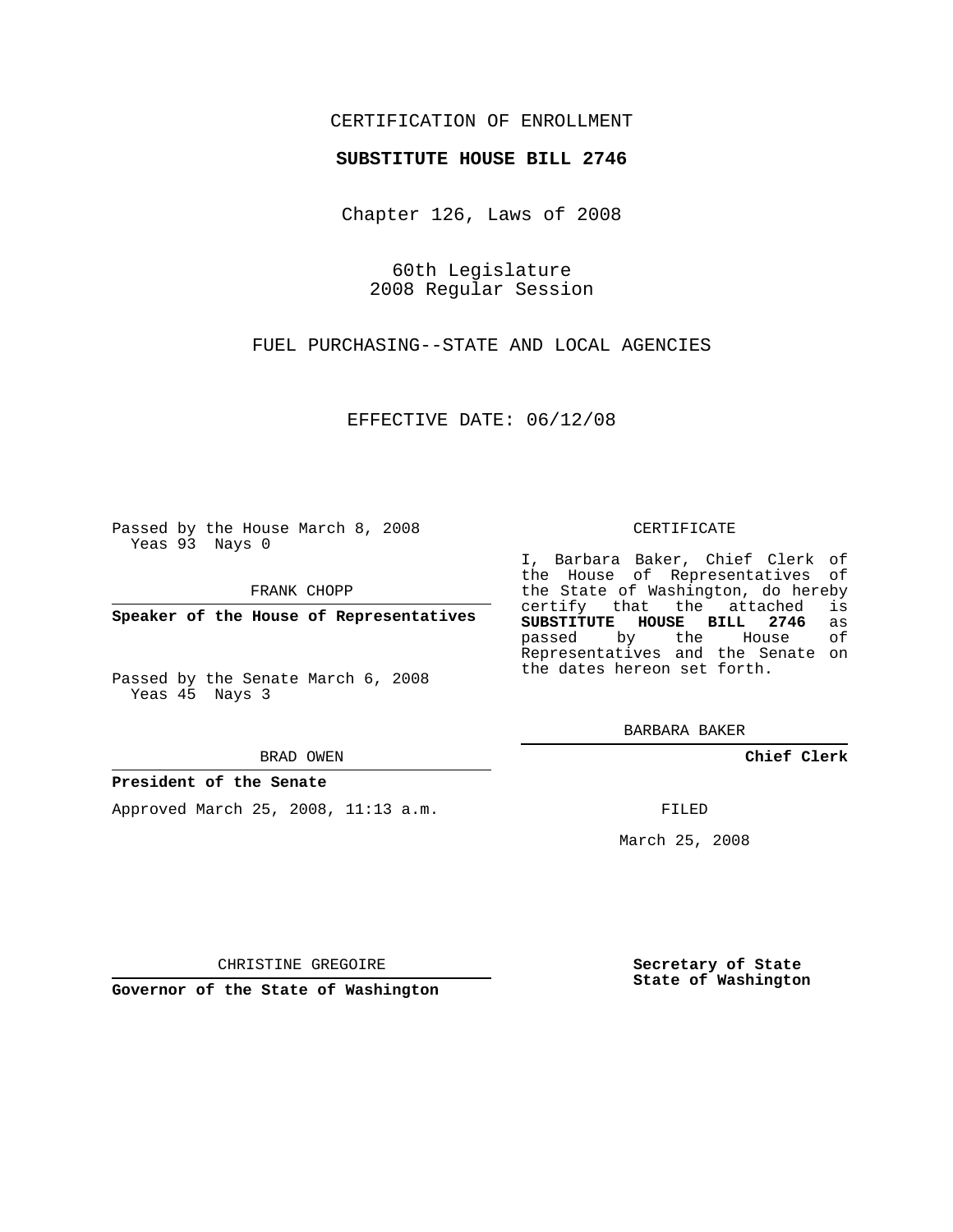# **SUBSTITUTE HOUSE BILL 2746** \_\_\_\_\_\_\_\_\_\_\_\_\_\_\_\_\_\_\_\_\_\_\_\_\_\_\_\_\_\_\_\_\_\_\_\_\_\_\_\_\_\_\_\_\_

\_\_\_\_\_\_\_\_\_\_\_\_\_\_\_\_\_\_\_\_\_\_\_\_\_\_\_\_\_\_\_\_\_\_\_\_\_\_\_\_\_\_\_\_\_

AS AMENDED BY THE SENATE

Passed Legislature - 2008 Regular Session

**State of Washington 60th Legislature 2008 Regular Session**

**By** House Transportation (originally sponsored by Representatives Jarrett, Morris, and McIntire)

READ FIRST TIME 02/06/08.

 AN ACT Relating to the purchasing of fuel; adding new sections to chapter 35.58 RCW; adding a new section to chapter 47.60 RCW; and creating a new section.

BE IT ENACTED BY THE LEGISLATURE OF THE STATE OF WASHINGTON:

 NEW SECTION. **Sec. 1.** The legislature finds and declares that units of state and local government purchasing large amounts of fuel in the regular course of performing their function should have substantial flexibility in acquiring fuel to obtain predictability and control of fuel costs, and to maximize the use of renewable fuels. The legislature hereby declares its intent to allow certain units of government that regularly purchase large amounts of fuel to explore and implement strategies that are designed to reduce the overall cost of fuel and mitigate the impact of market fluctuations and pressure on both short-term and long-term fuel costs.

 NEW SECTION. **Sec. 2.** A new section is added to chapter 35.58 RCW to read as follows:

 (1) In performing the metropolitan transportation function, metropolitan municipal corporations and counties that have assumed the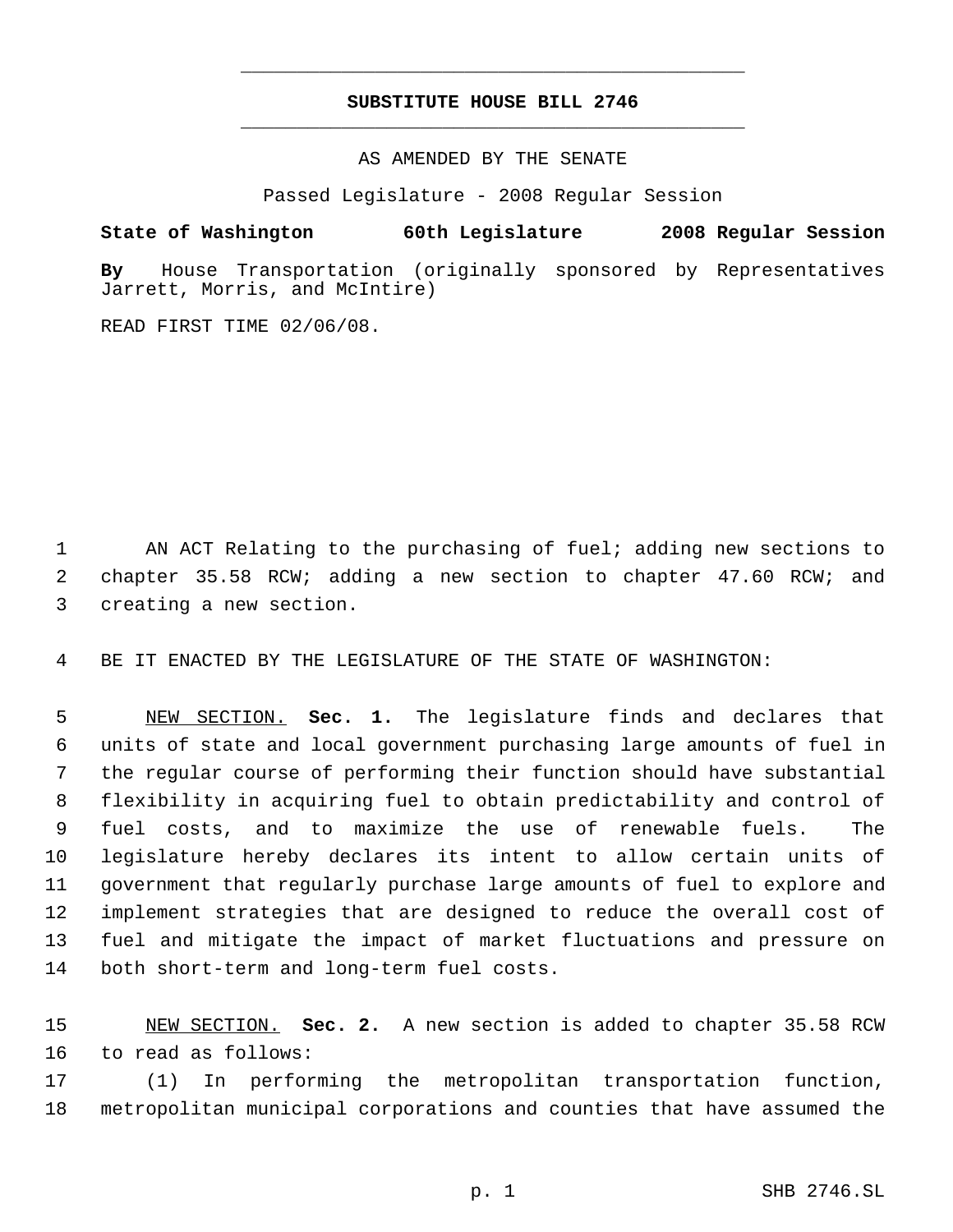rights, powers, functions, and obligations of metropolitan municipal corporations under chapter 36.56 RCW may explore and implement strategies designed to reduce the overall cost of fuel and mitigate the impact of market fluctuations and pressure on both short-term and long- term fuel costs. These strategies may include, but are not limited to, futures contracts, hedging, swap transactions, option contracts, costless collars, and long-term storage.

 (2) Metropolitan municipal corporations and counties that have assumed the rights, powers, functions, and obligations of metropolitan municipal corporations under chapter 36.56 RCW that choose to implement the strategies authorized in this section must submit periodic reports to the transportation committees of the legislature on the status of any such implemented strategies. Each report must include a description of each contract established to mitigate fuel costs, the amounts of fuel covered by the contracts, the cost mitigation results, and any related recommendations. The first report must be submitted within one year of implementation.

 NEW SECTION. **Sec. 3.** A new section is added to chapter 35.58 RCW to read as follows:

 If metropolitan municipal corporations and counties that have assumed the rights, powers, functions, and obligations of metropolitan municipal corporations under chapter 36.56 RCW choose to implement the strategies authorized in section 2 of this act, the state is not liable for any financial losses that may be incurred as the result of participating in such strategies.

 NEW SECTION. **Sec. 4.** A new section is added to chapter 47.60 RCW to read as follows:

 In performing the function of operating its ferry system, the department may, subject to the availability of amounts appropriated for this specific purpose and after consultation with the department of general administration's office of state procurement, explore and implement strategies designed to reduce the overall cost of fuel and mitigate the impact of market fluctuations and pressure on both short- term and long-term fuel costs. These strategies may include, but are not limited to, futures contracts, hedging, swap transactions, option contracts, costless collars, and long-term storage. The department